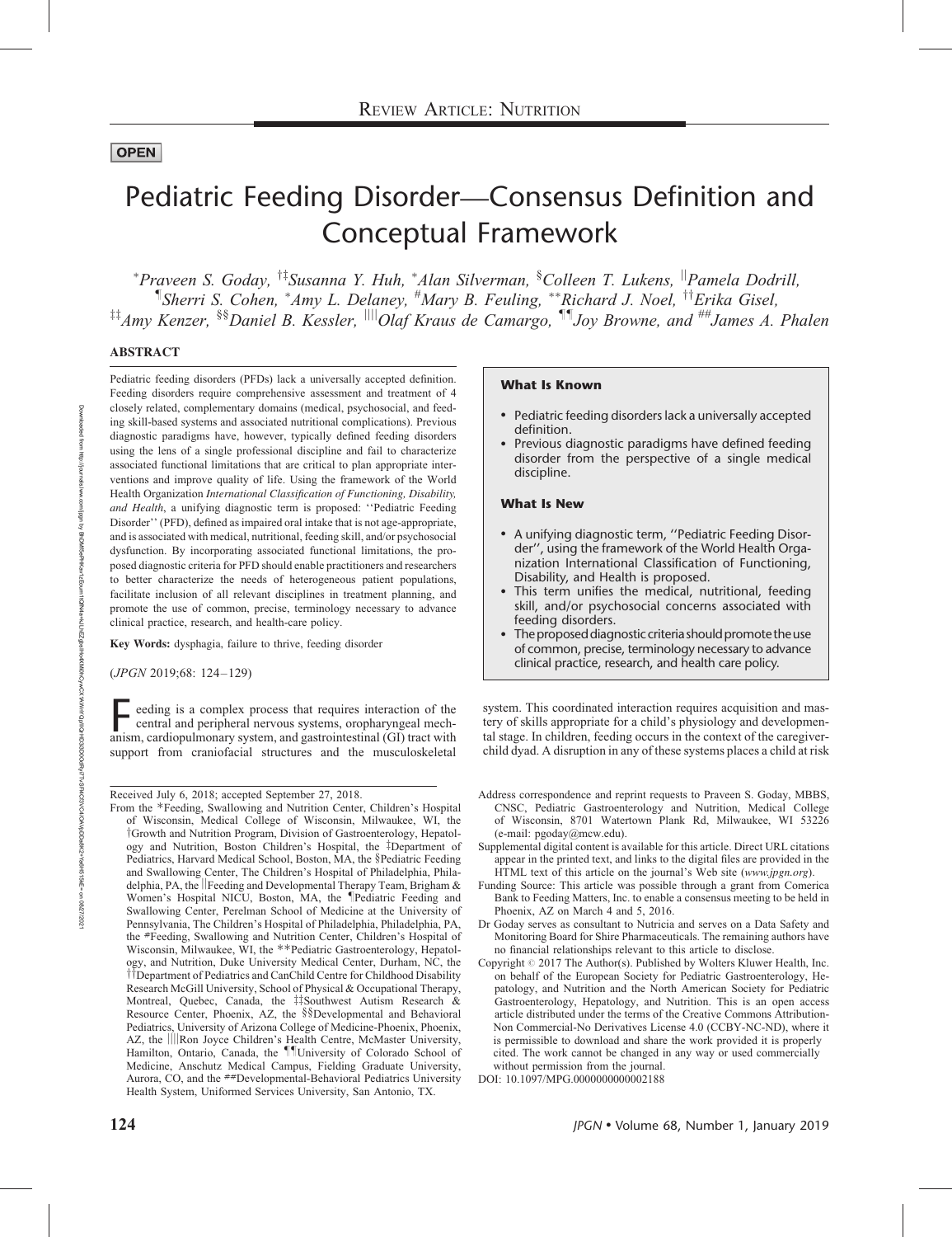for a feeding disorder and associated complications (1,2). Often, more than 1 system is disrupted, contributing to the development and persistence of pediatric feeding disorders (PFDs) (3). Hence, effective assessment and treatment of PFDs require the involvement of multiple disciplines. The lack of a universally accepted definition has, however, hindered collaborative care.

Despite inherent multiple underlying mechanisms and need for multidisciplinary care, the diagnosis of feeding disorders has been approached unilaterally, with each discipline suggesting its own approach. These unilateral paradigms typically do not capture the complexity of feeding disorders. The American Speech-Language-Hearing Association defines pediatric dysphagia in terms of impaired oral, pharyngeal, and/or esophageal phases of swallowing (4). The Diagnostic and Statistical Manual of Mental Disorders, 5th Edition diagnosis of Avoidant/Restrictive Food Intake Disorder incorporates nutritional complications and acknowledges that feeding disorders are common in certain medical conditions; however, it requires that severity of the eating disturbance exceeds that associated with the condition and specifically excludes children whose primary challenge is a skill deficit (5,6).

Historically, feeding disorders were defined using an organic/nonorganic dichotomy. The International Statistical Classification of Diseases and Related Health Problems, 10th Revision (ICD-10) diagnostic codes for PFDs either requires the absence of organic disease (F98.2: Other feeding disorders of infancy and childhood) or uses the nonspecific, poorly defined R63.3: Feeding difficulties (7). Existing diagnostic codes are clearly inadequate to describe the multiple factors involved in a feeding disorder (8).

In this article, use of the International Classification of Functioning, Disability, and Health (ICF) framework to define a unifying diagnostic term, ''pediatric feeding disorder'' (PFD) is proposed. The World Health Organization ICF framework defines functioning as an umbrella term referring to all body functions, activities, and participation, and defines disability as an umbrella term covering impairment (a problem in body function or structure), activity limitation (difficulty encountered in executing a task or action), and participation restriction (problem experienced in involvement in life situations). The ICF framework complements the ICD-10 (9), and emphasizes a holistic understanding of the physiologic and functional impact of PFD, including the impaired mechanisms, environmental barriers, and facilitators and, most importantly, the impact on participation in daily family and community life. The proposed diagnostic criteria in this article result from deliberations among a panel of experts well versed in the care of children with feeding disorders. The diagnostic criteria were derived from a combination of evidence, when available, and expert opinion.

Since the publication of the World Health Organization ICF, there is increasing recognition that diagnoses do not necessarily predict function, and that assessment of functional limitations is critical to planning appropriate interventions to improve quality of life (10). PFDs can profoundly impact a child's physical, social, emotional, and/or cognitive function, and increase caregiver stress (3). A classification system describing the effects of a PFD on function would enable practitioners and researchers to better characterize the needs of heterogeneous patient populations, facilitate inclusion of all relevant disciplines in treatment, and allow the health care team to use a common, precise terminology necessary to advance clinical practice and research (10).

## PEDIATRIC FEEDING DISORDER: DEFINITION

PFD is defined as *impaired oral intake that is not age*appropriate, and is associated with medical, nutritional, feeding skill, and/or psychosocial dysfunction. The proposed diagnostic criteria are shown in Table 1. PFD can be classified into acute  $\langle$  <3 months' duration) and chronic  $(>3$  months' duration) (11).

The proposed reference standard for oral intake is ageappropriate feeding: the progressive acquisition of feeding skills enabling progression from breast or bottle feeding to self-feeding a variety of age-appropriate table foods. Children with developmental delays may have feeding skills appropriate for their level of development but not their age; hence, these children will have a diagnosis of PFD.

In the proposed definition, impaired oral intake refers to the inability to consume sufficient food and liquids to meet nutritional and hydration requirements. The definition excludes the inability to take medications or atypical, unpalatable foods. To eliminate transient feeding problems resulting from acute illness, impaired oral intake must be present daily for at least 2 weeks.

To distinguish between PFD and eating disorders (eg, anorexia nervosa), PFD should be diagnosed only in the absence of body image disturbances. Although pica and rumination can be associated with PFD, their presence alone does not constitute PFD (12).

According to the ICF framework, disability results when impairments interact with personal and environmental factors to result in activity limitations or participation restriction. PFD results in disability (13). For example, impaired ability to eat leads to participation restrictions or modifications in childcare, school, and other environments that involve mealtime interactions. In later life,

#### TABLE 1. Proposed diagnostic criteria for pediatric feeding disorder

- A. A disturbance in oral intake of nutrients, inappropriate for age, lasting at least 2 weeks and associated with 1 or more of the following:
	- 1. Medical dysfunction, as evidenced by any of the following<sup>\*</sup>:
		- a. Cardiorespiratory compromise during oral feeding
		- b. Aspiration or recurrent aspiration pneumonitis
	- 2. Nutritional dysfunction, as evidenced by any of the following<sup>†</sup>: a. Malnutrition

b. Specific nutrient deficiency or significantly restricted intake of one or more nutrients resulting from decreased dietary diversity

c. Reliance on enteral feeds or oral supplements to sustain nutrition and/ or hydration

- 3. Feeding skill dysfunction, as evidenced by any of the following<sup>†</sup>:
- a. Need for texture modification of liquid or food
- b. Use of modified feeding position or equipment
- c. Use of modified feeding strategies
- 4. Psychosocial dysfunction, as evidenced by any of the following<sup>§</sup>: a. Active or passive avoidance behaviors by child when feeding or being fed

b. Inappropriate caregiver management of child's feeding and/or nutrition needs

- c. Disruption of social functioning within a feeding context
- d. Disruption of caregiver-child relationship associated with feeding B. Absence of the cognitive processes consistent with eating disorders and
- pattern of oral intake is not due to a lack of food or congruent with cultural norms.

The following International Classification of Functioning, Disability and Health (ICF) categories apply to each of the criteria above and can be used to describe the functional profile of affected patients.

Medical dysfunction: impaired functions of the cardiovascular and respiratory systems.

Nutritional dysfunction: any impaired body functions and structures, environmental factors (products and substances for personal consumption).

<sup>‡</sup>Feeding skill dysfunction: limitations in activities/participation related to eating.

§ Psychosocial dysfunction: limitations in activities/participation related to interpersonal interactions and relationships.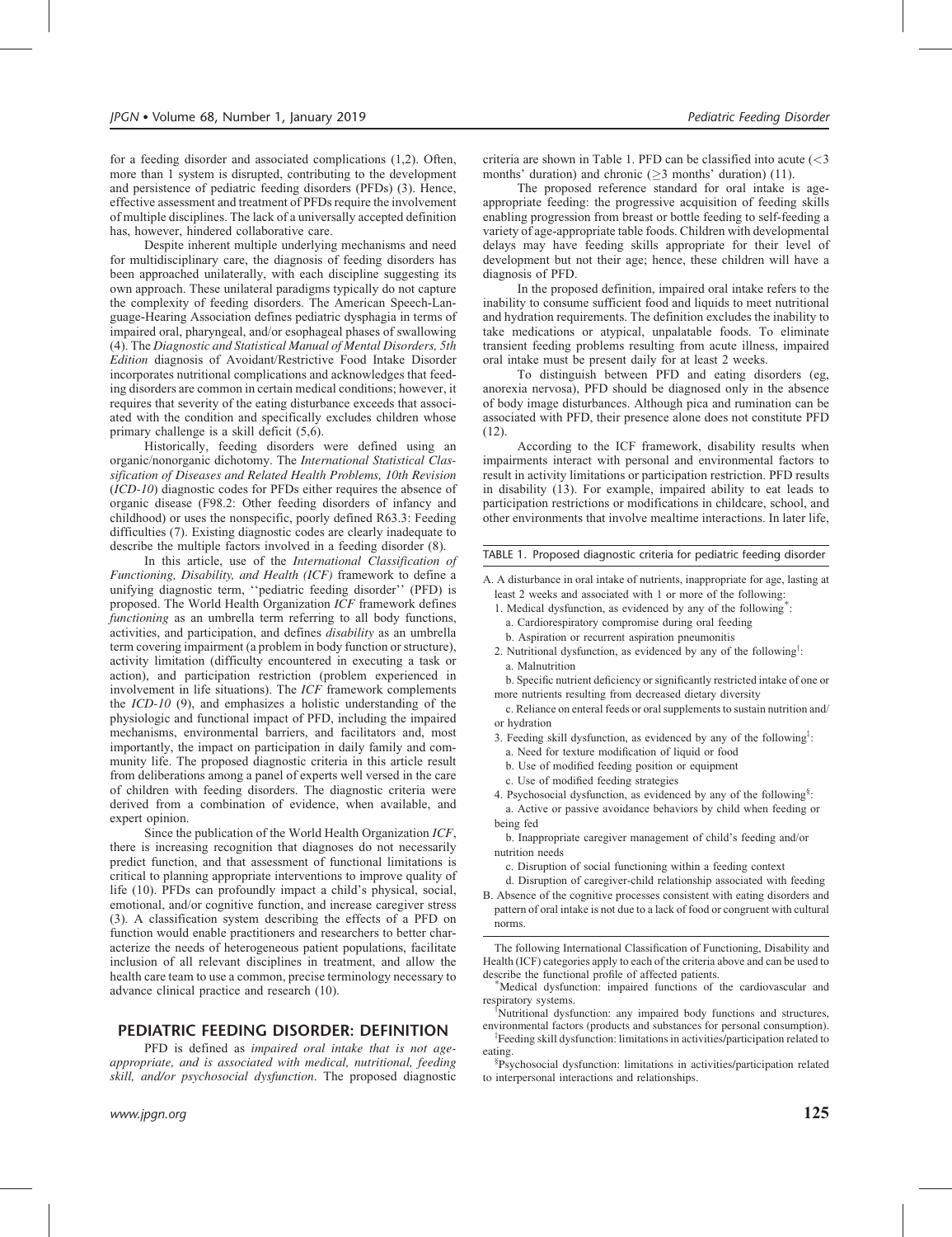PFD can impair attainment of social relationships and employment (9). Because the definition of disability is dependent on environmental factors (the physical, social, and attitudinal environment in which people live and conduct their lives), culturally specific feeding behaviors in the absence of dysfunction do not qualify as PFD.

Four important domains underlie PFD: medical, nutritional, feeding skills, and psychosocial. Because of interplay between these domains, impairment in one can lead to dysfunction in any of the others. The result is PFD. Disability resulting from interactions among health conditions, personal factors, and environmental factors are discussed below.

## MEDICAL FACTORS

Impaired structure/function of the GI, cardiorespiratory, and neurological systems are frequently associated with dysphagia that results in dysfunction in 1 or more feeding domains, and PFD. (Supplementary Table 1, Supplemental Digital Content, [http://](http://links.lww.com/MPG/B507) [links.lww.com/MPG/B507](http://links.lww.com/MPG/B507)) The impairments related to medical conditions give rise to dysfunction through several mechanisms.

Upper GI tract dysfunction is associated with PFD, arising primarily from a GI anomaly or disease, or secondarily from respiratory or airway pathology. Oropharyngeal and laryngeal anomalies can impair the mechanics of normal feeding. Inflammatory diseases of the upper GI tract may also impair normal feeding. Although there is insufficient documented evidence to support a strong association between gastroesophageal reflux disease and PFD, the link between PFD and eosinophilic esophagitis is better established (14). Motility and functional GI disease also may impair feeding including children with repaired esophageal atresia (15), post-fundoplication (16), and feeding volume intolerance independent of gastroparesis in medically complex children.

Diseases of the airway and lungs are the other components of ''aerodigestive disease'' and can also result in PFD, particularly in young children with chronic tachypnea, where the suck-swallowbreathe coordination is particularly challenging. Chronic lung disease of prematurity often causes tachypnea and dyspnea that affect swallowing and feeding skill acquisition (17). Aspiration resulting from PFD can manifest as lower respiratory tract infections (eg, pneumonia), but is more commonly identified via fluoroscopy based on subtle respiratory signs/symptoms and/or other clinical manifestations (eg, feeding refusal in infancy).

Children with congenital heart disease may require prolonged hospitalization with critical care interventions that can delay and subvert the acquisition of feeding skills. Cardiac surgery can result in recurrent laryngeal nerve injury with left vocal fold paralysis and impaired airway protection. Chronic hypoxia and possible vagal injury may play a role in feeding intolerance and vomiting in these children (18).

Children with neurologic impairments are at increased risk for PFD, particularly as they grow and reach points where nutritional needs exceed their feeding skills (19). Generally, children with more severe motor and cognitive delays have greater feeding impairment (20). Neurogenic dysphagia is common during infancy but may present later secondary to cerebral palsy, leading to morbidity and mortality from chronic aspiration (21).

Neurodevelopmental disorders, specifically autism spectrum disorder, are also associated with PFD (22). Finally, some children who consume inadequate calories for normal growth may have a disorder of appetite signaling mechanisms causing PFD.

# NUTRITIONAL FACTORS

Many children with PFD have a restricted quality, quantity, and/or variety of beverages and foods consumed, placing them at

risk of malnutrition, overnutrition, micronutrient deficiency or toxicity, and dehydration (Supplementary Table 2, Supplemental Digital Content, <http://links.lww.com/MPG/B507>). Malnutrition is defined as intake of nutrients insufficient to meet nutritional requirements, resulting in ''cumulative deficits of energy, protein or micronutrients'' that may adversely impact growth, development, and health (23). Malnutrition affects 25% to 50% of children with PFD (24,25) and is most prevalent among those with chronic disease or neurodevelopmental disorders (26).

The restricted dietary diversity common in PFD can have other adverse nutritional consequences. Exclusion of entire food groups, such as fruits and vegetables, can result in micronutrient deficiency despite adequate macronutrient intake (27–30). Children with excessive intake of specific foods, beverages, or dietary supplements can experience micronutrient excess or, rarely, toxicity (22). Excessive energy intake, especially in the setting of lower energy requirements, can result in obesity (31).

# FEEDING SKILL FACTORS

Altered feeding experiences due to illness, injury, or developmental delay may lead to impairment of feeding skills. Neurodevelopmental delay inhibiting feeding may become evident any time in the first few years of life, during periods of change in oropharyngeal anatomy and neuromuscular coordination, texture transitions, and transitions in feeding/drinking utensils (32,33). Specific impairments in oral and pharyngeal sensory-motor functioning may also inhibit feeding skills. In addition, altered oral experiences from physical injury, deficits in neurologic functioning (34), abnormal oral structure or function (35), and/or adverse or limited feeding experience (36–39) can cause feeding skills impairment (Supplementary Table 3, Supplemental Digital Content, <http://links.lww.com/MPG/B507>).

Impairment in oral sensory functioning inhibits/limits acceptance and tolerance of liquids and food textures expected for age; it may be associated with specific characteristics of liquids and food textures such as the flavor, temperature, bolus size, viscosity, texture, or appearance (40,41). Under-response or hyposensitivity is generally characterized by lack of awareness of food within the mouth, limited bolus formation, loss of food from the mouth, increased bolus size, and gagging or refusal of liquids and food textures that provide inadequate sensory input. These children characteristically seek increased bolus size or exaggerated flavors, temperatures, and textures. Over-response or hypersensitivity is generally characterized by gagging with specific textures or bolus size, excessive chewing, and limited variety of intake. These children characteristically seek bland flavors, finely grained textures, small bolus sizes, and room-temperature foods.

Impairment in oral motor functioning limits bolus control, manipulation, and/or transit of liquids and solids; it can be characterized by inefficient intake, messy eating, poor control of liquids and foods, slow or ineffective bolus formation and propulsion, gagging during bolus formation, and postswallowing residue (42).

Although the clinician can evaluate the oral phases visually, evaluation of pharyngeal structures and their function requires instrumental assessment using a modified barium swallow or fiberoptic endoscopic evaluation of swallowing (37,38,43). Impairment in pharyngeal sensation inhibits airway protection and efficient swallowing; it is often associated with poorly timed and coordinated swallowing during pharyngeal transit, poor awareness of bolus location, presence of pharyngeal residue post-swallow, and silent aspiration. Clinical characteristics of sensory impairment can include gulping or audible swallows, too many or too few swallows per bolus, wet vocalization, and no attempts to clear residue after swallowing (44,45).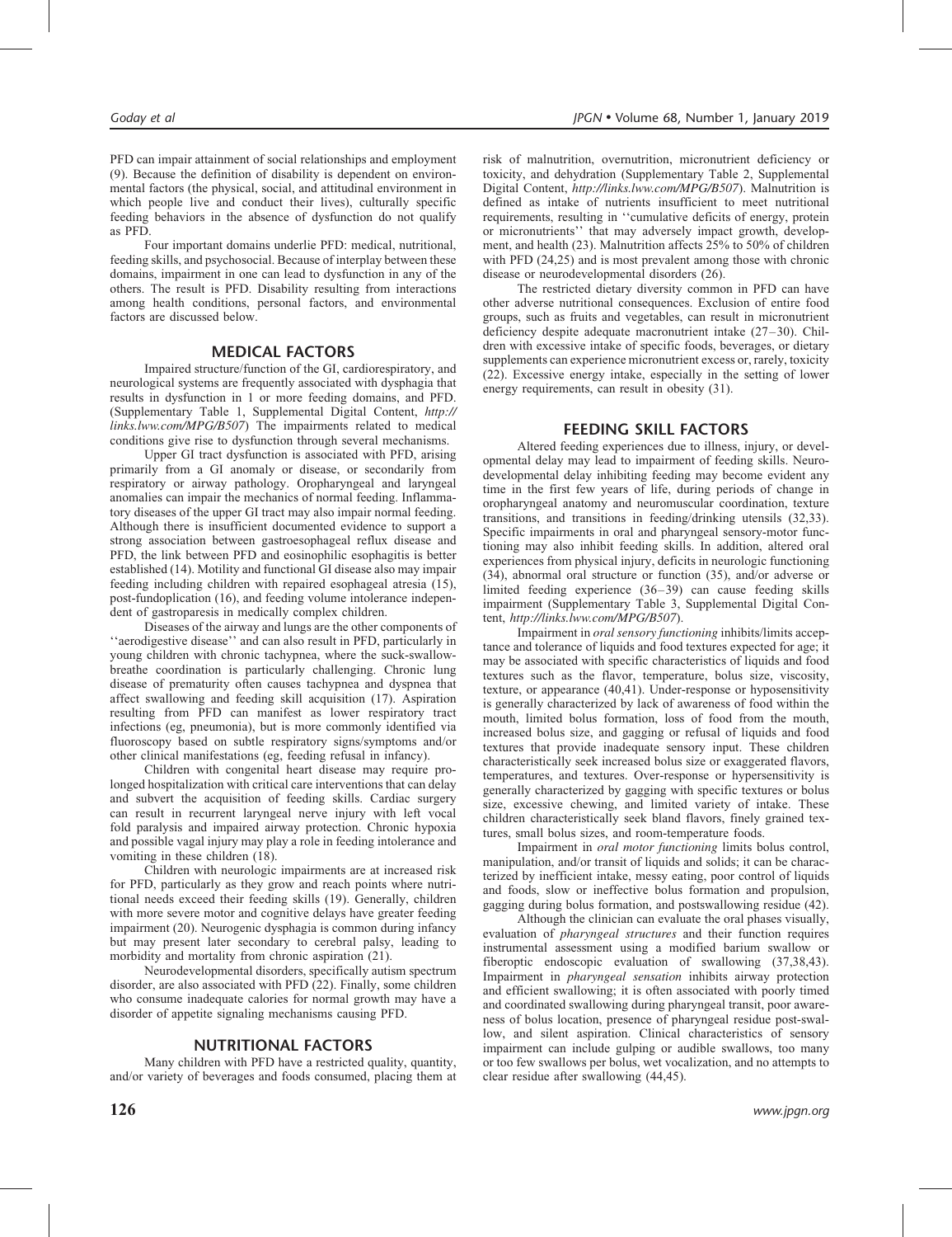Impairment in pharyngeal motor functioning inhibits pharyngeal movements. It may be evidenced by reduction in strength and coordination of pharyngeal constrictors, velar and laryngeal elevation, and vocal fold closure. Symptoms can include multiple effortful swallows per bolus, throat clearing, pharyngonasal flow, chronic nasal congestion, inability to clear residue, and poor airway protection.

# Skill-based Dysfunction

To be fully functional, a child's feeding skills must be safe, age appropriate, and efficient. Dysfunction in any of these areas constitutes PFD.

Unsafe oral feeding may present as choking, aspiration, adverse cardiorespiratory events (eg, apnea, bradycardia) during oral feeds, or other adverse mealtime events (eg, gagging, vomiting, fatigue, refusal) (46,47).

Delayed feeding skills may present as a child who is unable to consume age-appropriate liquid and food textures. The child may require food/fluid to be modified from its original form (eg, blending solids into a purée) or may rely on a natural variant (eg, a naturally smooth food) that is not age appropriate. These children may have deficits in use of feeding utensils and devices or self-feeding skills. They may require special feeding equipment, positioning, or feeding strategies (32,33).

Inefficient oral feeding may present as prolonged mealtime duration (ie, >30 minutes) or inadequate oral intake. These children may require modified textures, special feeding equipment or strategies, or nutritional supplementation (32,33).

#### PSYCHOSOCIAL FACTORS

Factors within the child, caregiver, and the feeding environment (psychosocial impairments) can adversely affect feeding development and ultimately contribute to and maintain PFD (48,49). Problem feeding behaviors are the resultant dysfunction and are often among the first concerns that caregivers express regarding feeding their child (50).

### Psychosocial Impairments

Psychosocial factors in the child and/or caregiver can contribute to feeding dysfunction (51) and are characterized as Developmental Factors, Mental and Behavioral Health Problems, Social Factors, or Environmental Factors (Supplementary Table 4, Supplemental Digital Content, <http://links.lww.com/MPG/B507>) (48,49). Although problems in any of these domains can lead to feeding dysfunction, most commonly PFD results from an interaction among any or all 4 domains (6,52).

Developmental factors resulting in delays of motor skills, language, socialization, and cognition can contribute to the development of PFD. These delays often result in a mismatch between the feeding abilities of the child and the feeding expectations of adult caregivers who are responsible for feeding the child. For example, if a caregiver's expectations of what a child should eat are not congruent with what a child can eat due to delays in skill development, this incongruence can contribute to aversive feeding experiences resulting in a PFD, particularly if the caregiver persists in attempting to feed the child in a chronologically age-typical manner (53).

Mental and behavioral health problems in the child, caregiver, or dyad can adversely influence feeding behavior (54). In a child, dysregulated temperament, mood disorders, anxiety, or disordered thinking can increase rates of disruptive feeding behavior (55). In a caregiver, stress and/or other mental health factors can

alter mealtime interactions (56). These factors may impact how the caregiver approaches the feeding situation, resulting in over- or undercontrolling parenting practices. These factors act bidirectionally within the child-caregiver dyad (51).

Social influences including caregiver-child interactions and cultural expectations within a mealtime context can impact a child's behavior at mealtimes. For example, a caregiver's strategies for general management of problem behavior may not be effective in managing mealtime-specific behavior problems. Caregivers may misinterpret a child's hunger and satiety cues, interrupting the development of positive learning about eating. Finally, a caregiver's cultural beliefs about feeding and nutrition may not be consistent with expectations of others (eg, American Academy of Pediatrics guidelines, expectations of teachers and healthcare providers), which may affect how the caregiver feeds the child and how the child responds.

Environmental factors can contribute to the development of PFD. During meals, a distracting feeding environment (eg, use of television or other electronic devices) or resorting to feeding only at times when a child is asleep, may prevent caregivers from providing appropriate responses to mealtime behavior or can lead to the inadvertent reinforcement of problematic mealtime behavior by well-intentioned caregivers (eg, replacing refused foods with highly preferred foods, attending to crying) (57). An inconsistent mealtime schedule can adversely affect appetite and subsequently mealtime behavior (53). Unavailability of food resources can affect how and what a caregiver feeds their child, which can subsequently affect the child's feeding behavior.

# Psychosocial Dysfunction

PFD can develop as a result of the impairments described above and generally manifests as one of the following (49):

Learned feeding aversions result when a child repeatedly experiences physical or emotional pain or discomfort during feedings. Over time, the child develops strategies to avoid the aversive feeding situations. When these strategies succeed, the behaviors and learned aversion are strengthened (48).

Stress and distress in the child and/or caregiver are expressed as negative emotions or as disengagement from meals (3,56).

Disruptive behavior that is incompatible with eating. These behaviors can be active (eg, pushing food away, elopement, aggression toward the caregiver) or passive (eg, refusal to self-feed).

Food overselectivity (picky eating) is defined as eating a limited variety of foods or unwillingness to try new foods, despite the ability to eat a broader diet (58).

Failure to advance to age-appropriate diet despite adequate skill (54).

Grazing is defined as consuming small amounts of food or fluid throughout the day. It causes a false sense of satiety and often leads to reduced intake (59).

Caregiver use of inappropriate strategies to improve child nutritional status (59). Some compensatory strategies are functional, but maladaptive. Instead of improving nutritional status, maladaptive compensatory strategies can perpetuate or worsen malnutrition and other manifestations of feeding dysfunction. Examples include offering only preferred foods, feeding a child that has the skills to self-feed, forced feeding, or giving fluid via infant bottle outside of the recommended age for bottle feeding.

## **CONCLUSIONS**

These proposed diagnostic criteria for PFD use a conceptual framework that goes beyond disease-oriented or unilateral diagnostic paradigms, defining PFD as restricted oral intake that is not age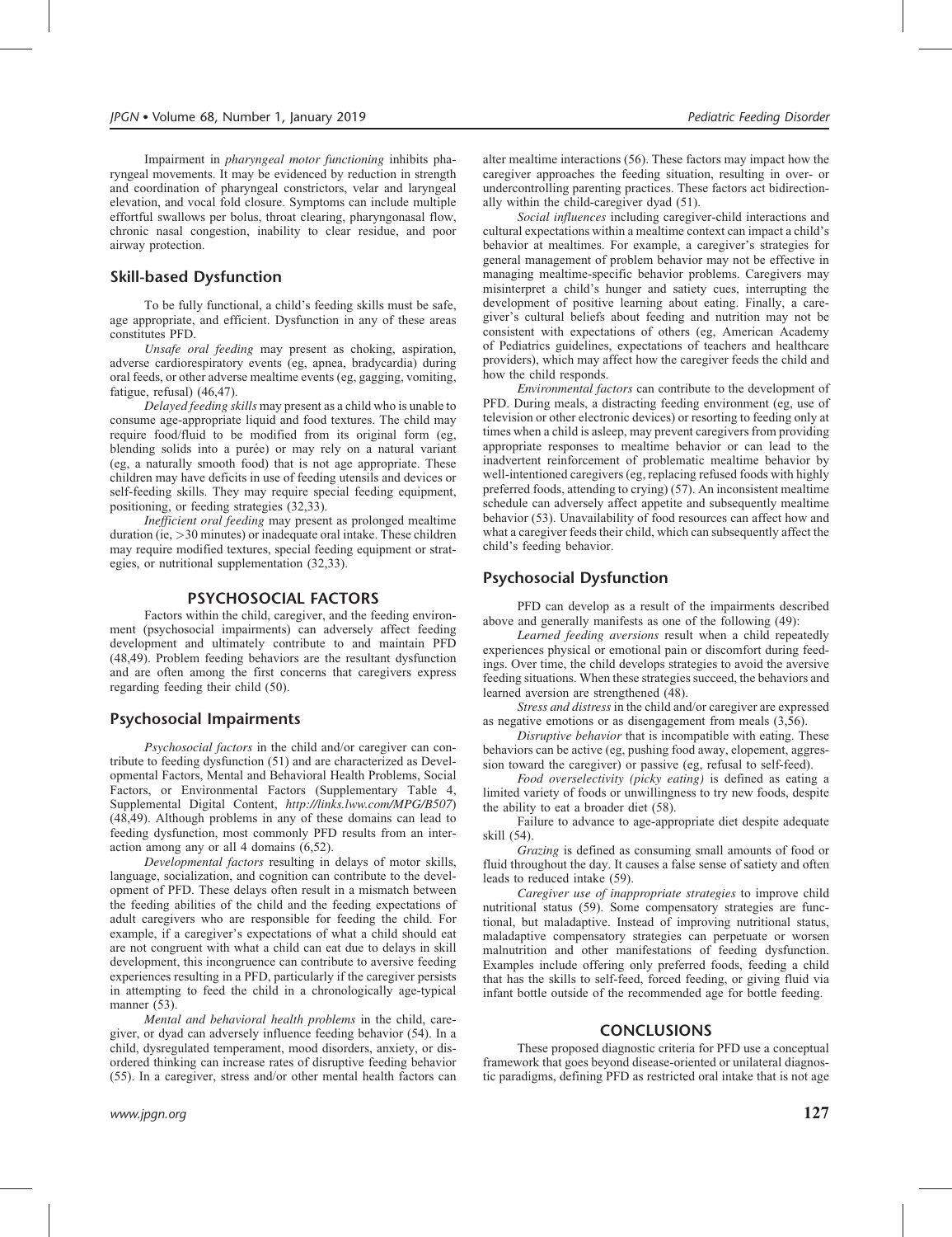appropriate and leads to dysfunction in at least one of 4 closely related, complementary domains. Adoption of this definition by healthcare professionals from all disciplines will establish a common terminology that could have widespread impact on clinical practice, education, research, and advocacy.

These criteria aim to create a platform for change to ensure infants and children with PFD receive the best care possible and that the families receive the broadest community support available. This framework supports advocacy by family and professional organizations, and promotion of increased training opportunities, to ensure that children with PFD have access to all specialists needed for optimal management. Although not all children have impairment in all 4 domains, initial evaluation of each domain is strongly recommended because the same presenting symptoms and signs can yield distinct, complementary domain-specific recommendations needed for successful treatment to promote optimal function (60). Optimal care of children with PFD requires a team approach (Supplementary Table 5, Supplemental Digital Content, [http://links.lww.com/MPG/](http://links.lww.com/MPG/B507) [B507](http://links.lww.com/MPG/B507)), but many patients are unable to access evaluations in all 4 domains, due to lack of insurance coverage or lack of available specialists in their geographic location.

By promoting usage of a consistent, comprehensive, interdisciplinary terminology that encompasses both physiologic impairment and function, this definition has the potential to facilitate interdisciplinary collaboration; promote educational curricula to train practitioners; promote research investigating best practices; and allow comparison of outcomes between studies and clinical programs. This, in turn, may lead to recognition of specific diagnostic subtypes with treatment or prognostic implications. Additional systems-oriented advantages include the ability to partner with policymakers so that PFD is a qualifying diagnosis for early intervention services under part C of the Individuals with Disabilities Education Act; and stimulate changes to the ICD-10 codes and insurance coverage policies to allow for improved reimbursement and coverage of infants and children for rehabilitative services.

Acknowledgments: The authors wish to thank the following individuals without whom this article would not have been possible: Joan Arvedson, PhD, Colin Rudolph, MD, PhD, Kay A. Toomey, PhD, and Shannon Goldwater and Chris Linn of Feeding Matters.

#### REFERENCES

- 1. Bryant-Waugh R, Markham L, Kreipe RE, et al. Feeding and eating disorders in childhood. Int J Eat Disord 2010;43:98-111.
- 2. Sharp WG, Jaquess DL, Morton JF, et al. Pediatric feeding disorders: a quantitative synthesis of treatment outcomes. Clin Child Fam Psychol Rev 2010;13:348–65.
- 3. Greer AJ, Gulotta CS, Masler EA, et al. Caregiver stress and outcomes of children with pediatric feeding disorders treated in an intensive interdisciplinary program. J Pediatr Psychol 2008;33:612–20.
- 4. (ASHA) AS-L-HA. Pediatric Dysphagia. [http://www.asha.org/](http://www.asha.org/Practice-Portal/Clinical-Topics/Pediatric-Dysphagia/) [Practice-Portal/Clinical-Topics/Pediatric-Dysphagia/](http://www.asha.org/Practice-Portal/Clinical-Topics/Pediatric-Dysphagia/). Accessed January 28, 2017.
- 5. American Psychiatric Association. Feeding and eating disorders. Diagnostic and Statistical Manual of Mental Disorders. American Psychiatric Association: Washington, DC; 2013.
- 6. Silverman AH. Interdisciplinary care for feeding problems in children. Nutr Clin Pract 2010;25:160–5.
- 7. International Statistical Classification of Diseases and Related Health Problems 10th Revision. [http://apps.who.int/classifications/icd10/](http://apps.who.int/classifications/icd10/browse/2016/en) [browse/2016/en](http://apps.who.int/classifications/icd10/browse/2016/en). Accessed January 28, 2017.
- 8. Ramsay M, Gisel EG, Boutry M. Non-organic failure to thrive: growth failure secondary to feeding-skills disorder. Dev Med Child Neurol 1993;35:285–97.
- 9. World Health Organization. International Classification of Functioning, Disability and Health: ICF Geneva, Switzerland: World Health Organization; 2001.
- 10. Lollar DJ, Simeonsson RJ. Diagnosis to function: classification for children and youths. J Dev Behav Pediatr 2005;26:323–30.
- 11. Current estimates from the National Health Interview Survey. United States, 1983. Vital Health Stat 10 1986:1–182.
- 12. Uher R, Rutter M. Classification of feeding and eating disorders: review of evidence and proposals for ICD-11. World Psychiatry 2012;11:80–92.
- 13. World Health Organization. Disabilities. [http://www.who.int/topics/](http://www.who.int/topics/disabilities/en/) [disabilities/en/](http://www.who.int/topics/disabilities/en/). Accessed January 28, 2017.
- 14. Noel RJ, Putnam PE, Rothenberg ME. Eosinophilic esophagitis. N Engl J Med 2004;351:940–1.
- 15. Kovesi T, Rubin S. Long-term complications of congenital esophageal atresia and/or tracheoesophageal fistula. Chest 2004;126:915–25.
- 16. Di Lorenzo C, Orenstein S. Fundoplication: friend or foe? J Pediatr Gastroenterol Nutr 2002;34:117–24.
- 17. Jadcherla S. Dysphagia in the high-risk infant: potential factors and mechanisms. Am J Clin Nutr 2016;103:622S–8S.
- 18. Hill GD, Silverman AH, Noel RJ, et al. Feeding dysfunction in children with single ventricle following staged palliation. J Pediatr 2014;164: 243.e1–246.e1.
- 19. Adams RC, Elias ER. Council On Children With D Nonoral feeding for children and youth with developmental or acquired disabilities. Pediatrics 2014;134:e1745–62.
- 20. Arvedson JC. Feeding children with cerebral palsy and swallowing difficulties. Eur J Clin Nutr 2013;67(suppl 2):S9-12.
- 21. Christensen JR. Developmental approach to pediatric neurogenic dysphagia. Dysphagia 1989;3:131–4.
- 22. Sharp WG, Berry RC, McCracken C, et al. Feeding problems and nutrient intake in children with autism spectrum disorders: a metaanalysis and comprehensive review of the literature. J Autism Dev Disord 2013;43:2159–73.
- 23. Mehta NM, Corkins MR, Lyman B, et al. Defining pediatric malnutrition: a paradigm shift toward etiology-related definitions. JPEN J Parenter Enteral Nutr 2013;37:460–81.
- 24. Ammaniti M, Lucarelli L, Cimino S, et al. Feeding disorders of infancy: a longitudinal study to middle childhood. Int J Eat Disord 2012;45: 272–280.
- 25. Rommel N, De Meyer AM, Feenstra L, et al. The complexity of feeding problems in 700 infants and young children presenting to a tertiary care institution. J Pediatr Gastroenterol Nutr 2003;37:75–84.
- 26. Becker P, Carney LN, Corkins MR, et al. Consensus statement of the Academy of Nutrition and Dietetics/American Society for Parenteral and Enteral Nutrition: indicators recommended for the identification and documentation of pediatric malnutrition (undernutrition). Nutr Clin Pract 2015;30:147–61.
- 27. Chandran JJ, Anderson G, Kennedy A, et al. Subacute combined degeneration of the spinal cord in an adolescent male with avoidant/ restrictive food intake disorder: a clinical case report. Int J Eat Disord 2015;48:1176–9.
- 28. Corbo MD, Lam J. Zinc deficiency and its management in the pediatric population: a literature review and proposed etiologic classification. J Am Acad Dermatol 2013;69:616.e1–24.e1.
- 29. Duvall MG, Pikman Y, Kantor DB, et al. Pulmonary hypertension associated with scurvy and vitamin deficiencies in an autistic child. Pediatrics 2013;132:e1699–703.
- 30. Ma NS, Thompson C, Weston S. Brief report: scurvy as a manifestation of food selectivity in children with autism. J Autism Dev Disord 2016;46:1464–70.
- 31. Shmaya Y, Eilat-Adar S, Leitner Y, et al. Nutritional deficiencies and overweight prevalence among children with autism spectrum disorder. Res Dev Disabil 2015;38:1–6.
- 32. Benfer KA, Weir KA, Bell KL, et al. Oropharyngeal dysphagia and gross motor skills in children with cerebral palsy. Pediatrics 2013;131:e1553–62.
- 33. Dodrill P. Feeding problems and oropharyngeal dysphagia in children. J Gastroenterol Hepatol Res 2014;3:1055–60.
- 34. Kumin L, Bahr DC. Patterns of feeding, eating, and drinking in young children with Down syndrome with oral motor concerns. Down Syndrome Quarterly 1999;4:1–8.